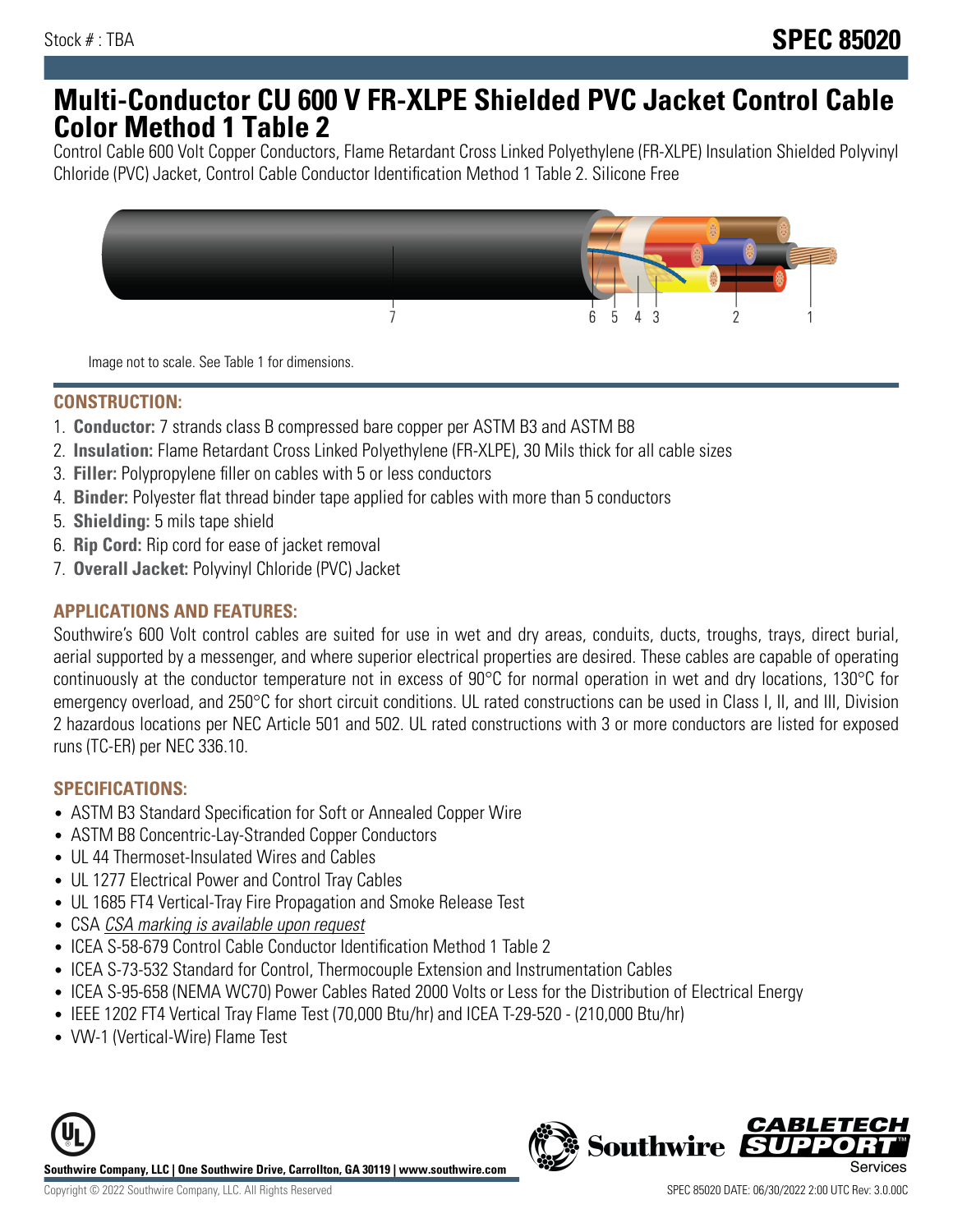#### **SAMPLE PRINT LEGEND:**

#### UL Listed

SOUTHWIRE E75755 {UL} XX AWG X/C FR-XLPE CDRS 90{D}C PVC JKT TYPE TC-ER SHIELDED 600V SUN. RES. DIRECT BURIAL {YYYY} {SEQUENTIAL FOOTAGE MARKS} SEQ FEET

#### Non UL Listed

SOUTHWIRE XX AWG X/C FR-XLPE CDRS 90C PVC JACKET SUNLIGHT RESISTANT DIRECT BURIAL 600V {SEQUENTIAL FOOTAGE MARKS} SEQ FEET